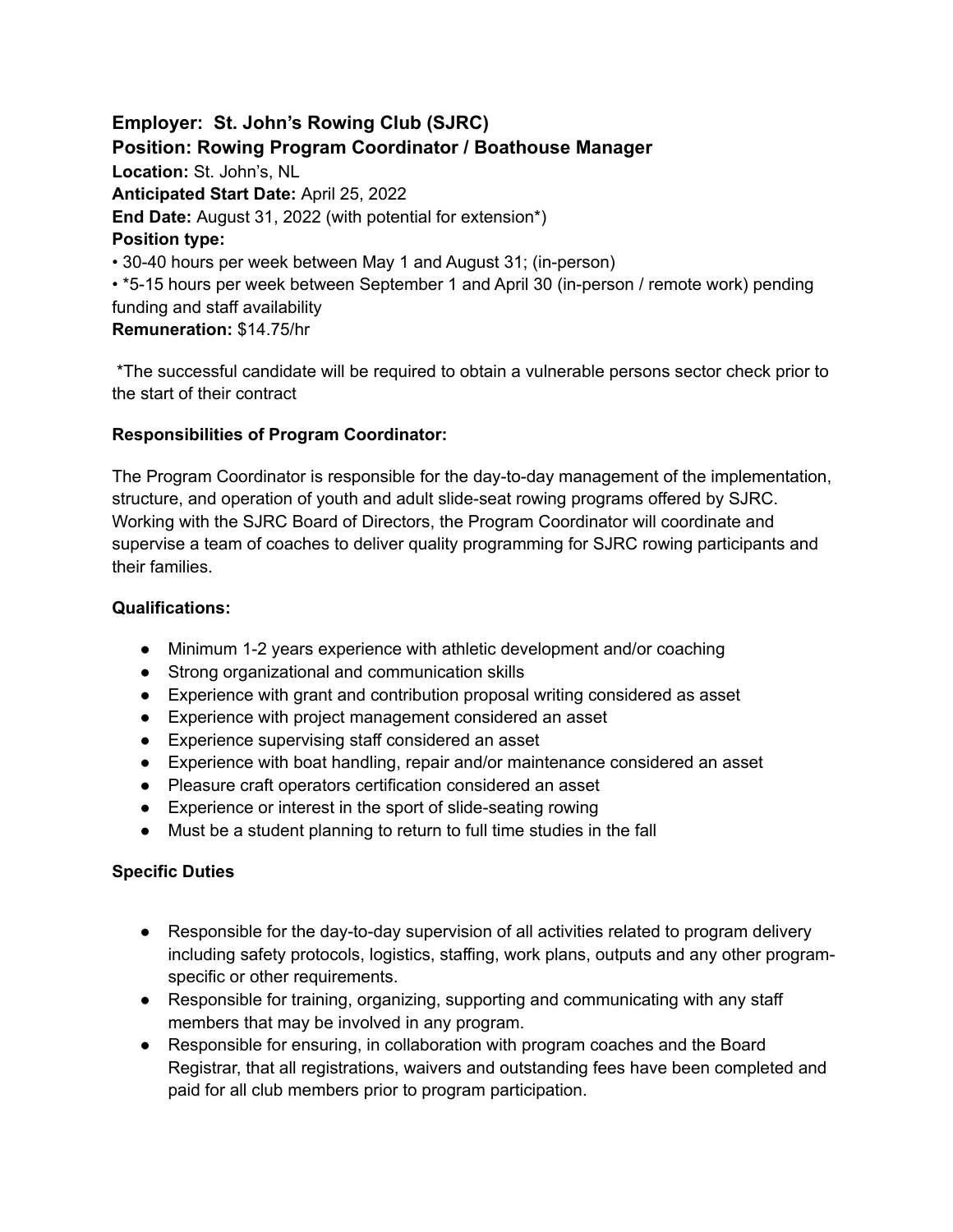- Responsible for ensuring that all programs are operated within the financial allocations approved by the Board of Directors and with support from the Treasurer.
- Working with the SJRC head coach, coordinating the maintenance, repair and allocation of boats and equipment to ensure their availability for program use.
- Responsible for day-to-day management of boathouse activities (i.e. membership communications, program demands, keeping boathouse tidy, etc.)
- Responsible for seeking new program development and/or funding opportunities and presenting these to the Board of Directors
- Responsible for ensuring that all programs are conducted within the policies approved by the Board of Directors.
- Providing regular updates to the Board of Directors on program delivery activities and attending regular Board meetings
- Ensuring that all staff adhere to the Health and Safety Policies as prescribed by the SJRC Board of Directors, NL Public Health, and as otherwise mandated by law.
- Coordinate Covid-19 related duties (sanitizing of equipment, etc) and role model safe behaviour to other staff and program participants
- Other occasional tasks that may be assigned by the Board of Directors.
- Contribute to creating an inclusive and positive environment at the St. John's Rowing Club

# **Reporting Relationships:**

The Program Coordinator will report to the Board Human Resources Committee and through them to the SJRC Board of Directors. The Program Coordinator works closely with the SJRC HR Committee and other staff members in accordance with policies determined by the Board of Directors.

# **The St. John's Rowing Club**

Since 1986, SJRC has offered slide-seating rowing programs on Quidi Vidi lake. SJRC is a member organization of Rowing Canada with a commitment to raise awareness of slide-seat rowing and to create opportunities for athlete development in the sport of rowing. In addition to recreational programs, SJRC partners with the provincial slide-seat rowing organization, Rowing Newfoundland, to help prepare athletes for competitive rowing regattas in Canada and beyond.

SJRC is dedicated to quality programming for athletes and their families, to offering an inclusive and safe sport environment, and support for youth employees as developing fitness leaders in the St. John's community.

# SJRC: <https://sjrc.ca/>

SJRC: https://www.facebook.com/stjohnsrowingclub/